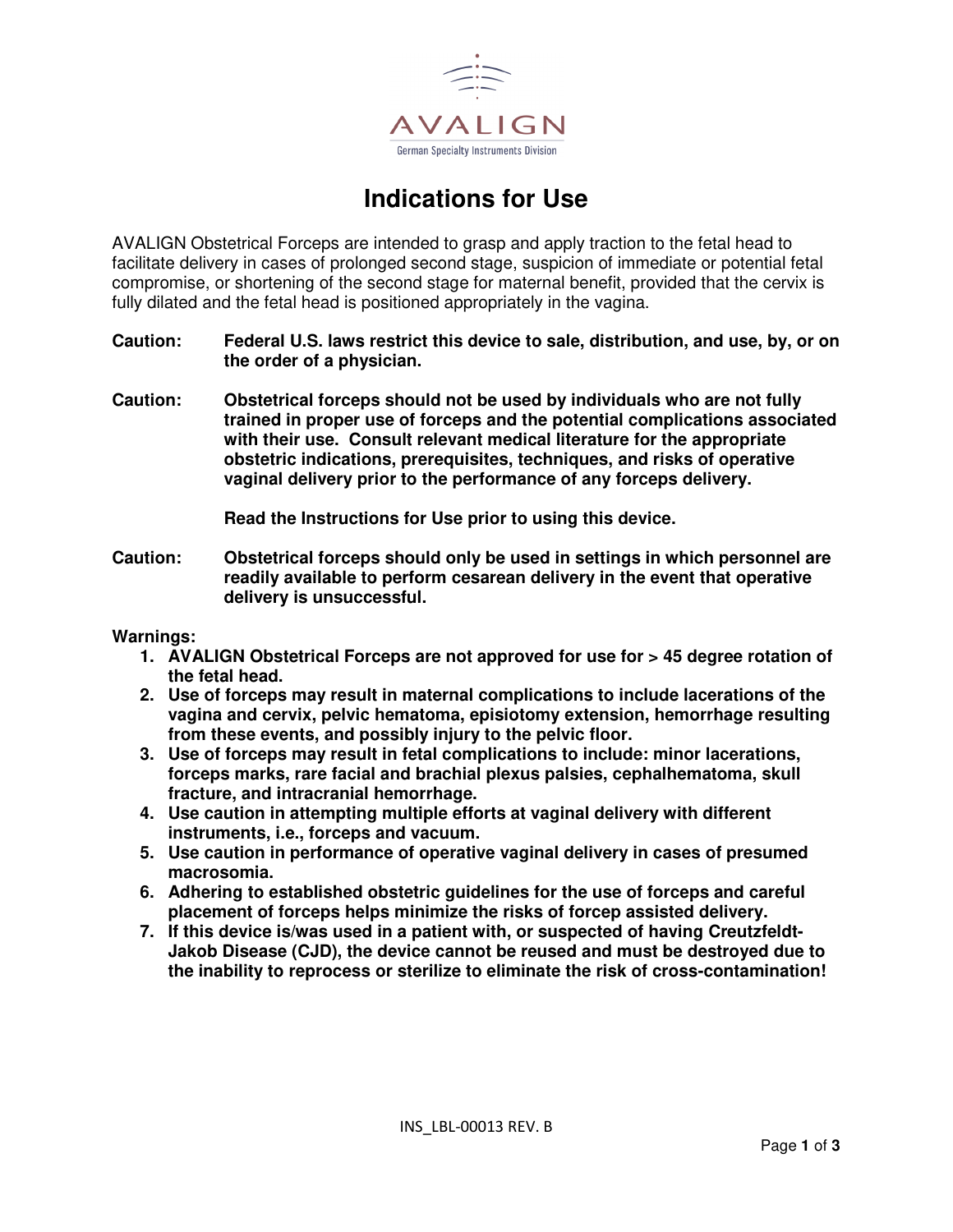

## **Contraindications**

**Obstetrical forceps should not be used in the following situations:** 

- **1. If a live fetus is known to have a bone demineralization condition or bleeding disorder**
- **2. The fetal head is unengaged**
- **3. The position of the fetal head is unknown**

# **Instructions for Use**

### **Warning:**

Remove all protective caps and sheats carefully. Prior to surgical use, the instrument must be cleaned, lubricated, decontaminated, sterilized and inspected. Instruments are reusable and supplied as non-sterile.

### **Attention:**

Risk of damage - The forceps is a precision device. Careful handling is important for accurate functioning of the product. Improper external handling (e.g. bending, banging, dropping, etc.) can cause product malfunction.

### **Control function before use:**

Before using, the general functioning and preparation of the instrument and accessories must be controlled. Please confirm prior to use.

### **Instructions for Placing the Forceps**

- 1. Ensure that all prerequisites for operative vaginal delivery are met prior to performing forceps assisted delivery.
- 2. Insert the forceps one blade at a time. The blades should lie evenly against the sides of the head, reaching to and beyond the malar eminences, symmetrically covering the space between the orbits and the ears.
- 3. Lock the forceps and check their position to ensure even and symmetric placement.
- 4. Apply traction in a downward and outward direction to accomplish delivery of the fetal head.
- 5. An axis-traction device may be used to assist with the initial downward force.
- 6. Episiotomy may be performed at the discretion of the physician.
- 7. The forceps blades may be disarticulated during crowning or after delivery of the fetal head.
- 8. After delivery, closely inspect the cervix, vagina, and perineum for lacerations.
- 9. Inform neonatal care providers of the use of forceps during the delivery.

#### **References**

American College of Obstetricians and Gynecologists, Operative vaginal delivery. ACOG practice bulletin no 17. Washington, DC: American College of Obstetricians and Gynecologists, 2000

INS\_LBL-00013 REV. B